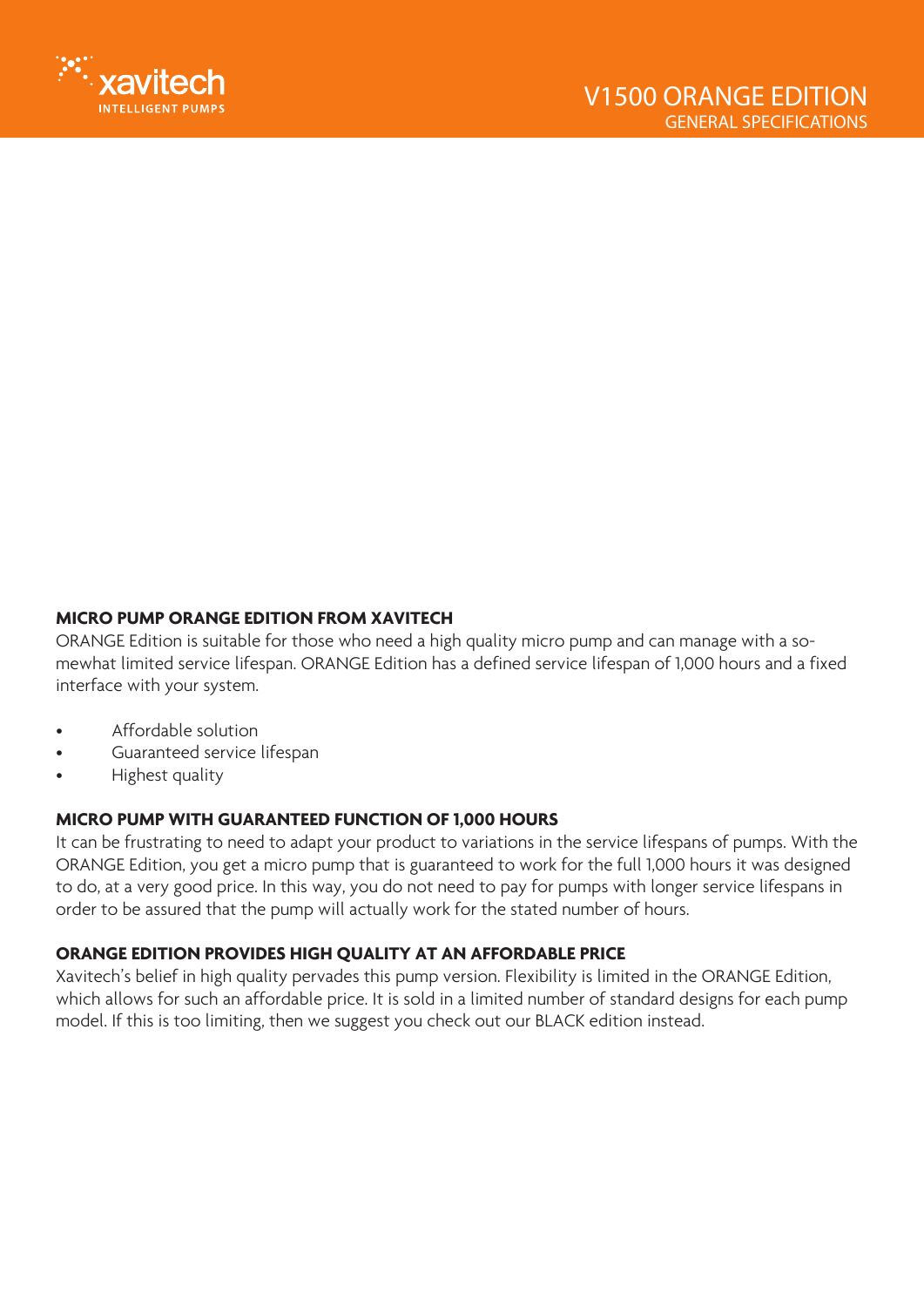

## **GENERAL FLOW PERFORMANCE V1500 PUMPS**



| <b>PUMP MODEL</b>              | <b>V1500 ORANGE EDITION</b>                                                                                      |
|--------------------------------|------------------------------------------------------------------------------------------------------------------|
| PERMISSABLE AMBIENT TEMP       | $0 - 55C$                                                                                                        |
| PERMISSABLE MEDIUM TEMP        | $0 - 55C$                                                                                                        |
| <b>FLOW MEDIA</b>              | Air and gas.                                                                                                     |
| <b>WETTED PARTS</b>            | EPDM and PPS                                                                                                     |
|                                |                                                                                                                  |
|                                |                                                                                                                  |
| <b>CAPACITORS</b>              | Missing VCC capactior can damage the pump. See electrical<br>interface datasheet                                 |
| <b>CONNECTIONS</b>             | Incorrect lead connection can damage the pump                                                                    |
| <b>FILTERS</b>                 | To insure lifetime, air filters should be used in order to<br>prevent contaminations like dust to enter the pump |
| <b>FLOW TOLERANCES</b>         | Flow can vary $-\prime$ 10% of maximum specification between<br>individual pumps                                 |
| VACUUM AND PRESSURE TOLERANCES | Vacuum and pressure can vary -/+ 10% of maximum<br>specification between individual pumps                        |
| <b>PUMP FLOW</b>               | Flow can only be in one direction and can not be reversed                                                        |
|                                |                                                                                                                  |